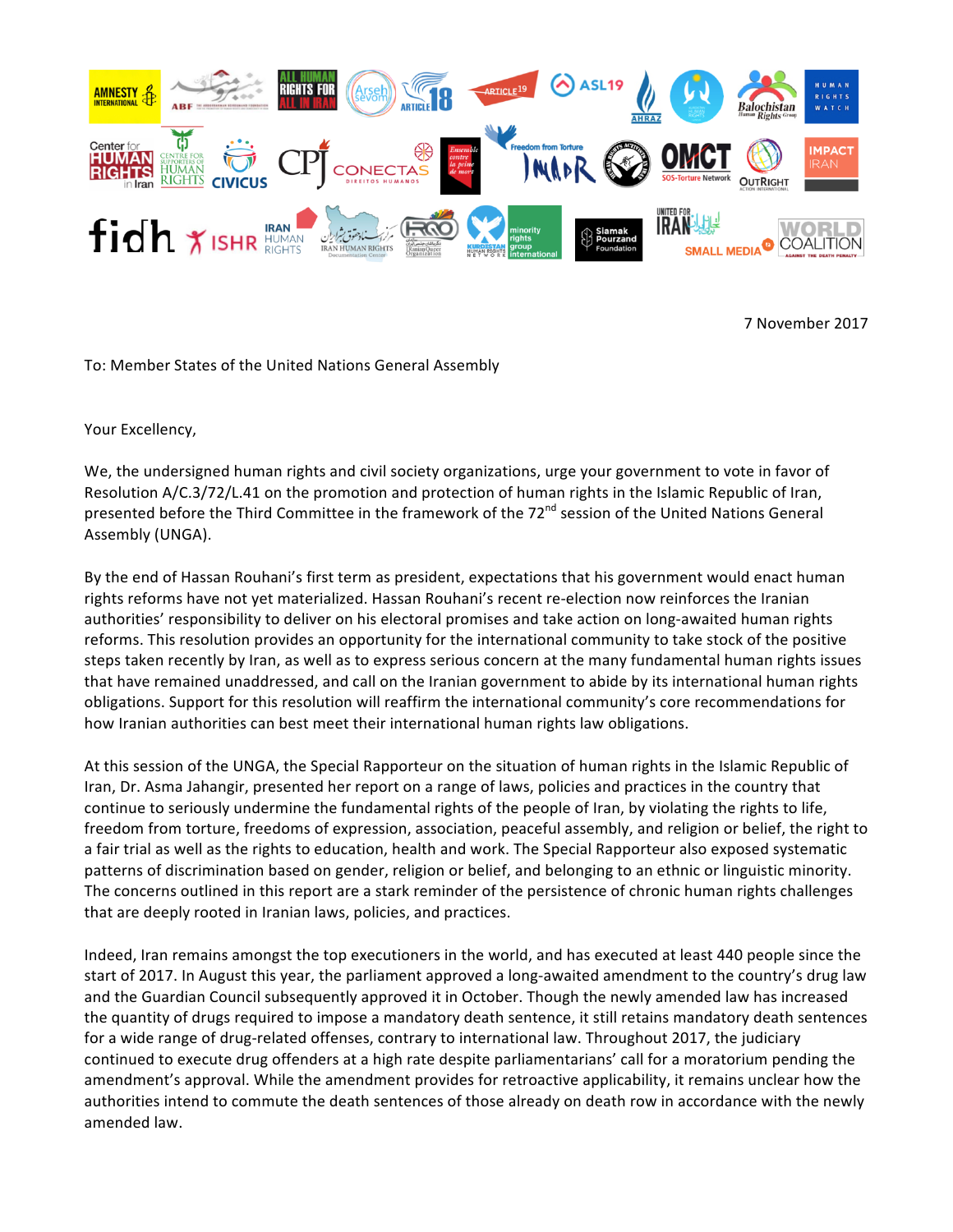The Iranian authorities have also continued to arbitrarily detain hundreds of human rights defenders including minority activists, environmental rights activists, trade unionists, as well as journalists, political figures, online media workers for exercising their rights to freedom of expression, association, and religion or belief.

In the past year, Iran has failed to seize opportunities to cooperate meaningfully with UN human rights mechanisms in order to address these challenges. The country has continued to deny independent monitoring from key human rights experts. Notwithstanding Iran's 2002 standing invitation to the United Nations' Special Procedures, and despite their numerous and repeated requests to visit the country, none of the 10 thematic mandate-holders who have sent a visit request have accessed the country for the past 12 years. This is also the case of the two successive country rapporteurs. Additionally, according to the UN High Commissioner for Human Rights, Mr. Zeid Ra'ad Al Hussein, the Office of the High Commissioner's "offers to begin a technical dialogue on the death penalty have been systematically overlooked, as have all other proposals of engagement."<sup>1</sup> The recent High Level Political Forum was another missed opportunity as Iran eventually withdrew its participation in the Voluntary National Review of the state's efforts to reach the Sustainable Development Goals.

Iran has largely failed to engage in substantive efforts to implement recommendations made to it by the treatybodies during recent reviews. As an example, since Iran participated in its review by the UN Committee on the Rights of the Child in January 2016, the Special Rapporteur on human rights in Iran has reported that at least nine juvenile offenders have been executed in the country, despite the Committee and other UN bodies' repeated condemnations of Iran's continued practice of sentencing to death and executing juvenile offenders. Iran has also made little progress on recommendations it voluntarily adopted during the second cycle of the Universal Periodic Review. 

This lack of openness to and engagement with UN bodies is aggravated by the fact that the Iranian authorities have systematically worked to undermine the efforts of Iranian civil society to promote and protect human rights in Iran. Civil society monitoring, reporting and human rights advocacy are routinely stifled. The Iranian authorities have also engaged in intimidation and reprisals against human rights defenders who have interacted with UN human rights mechanisms and international organizations.

The continued attention of the international community is required at this time if Iran is to end this pattern of abuse and noncooperation. By voting in favor of this resolution, the UN General Assembly will send a strong signal to the Iranian authorities that the international community looks to see genuine human rights improvements in the country in line with Iran's treaty obligations and voluntary pledges.

Sincerely,

**Abdorrahman Boroumand Foundation All Human Rights for All in Iran Amnesty International Arseh Sevom Article 18 Article 19 ASL19**

## Association for the Human Rights of the Azerbaijani people in Iran (AHRAZ)

<sup>&</sup>lt;sup>1</sup> UN High Commissioner for Human Rights Zeid Al-Hussain, opening statement to the 33d session of the UN Human Rights Council, 13 September 2016, available at http://www.ohchr.org/EN/NewsEvents/Pages/GlobalHumanRightsUpdate.aspx